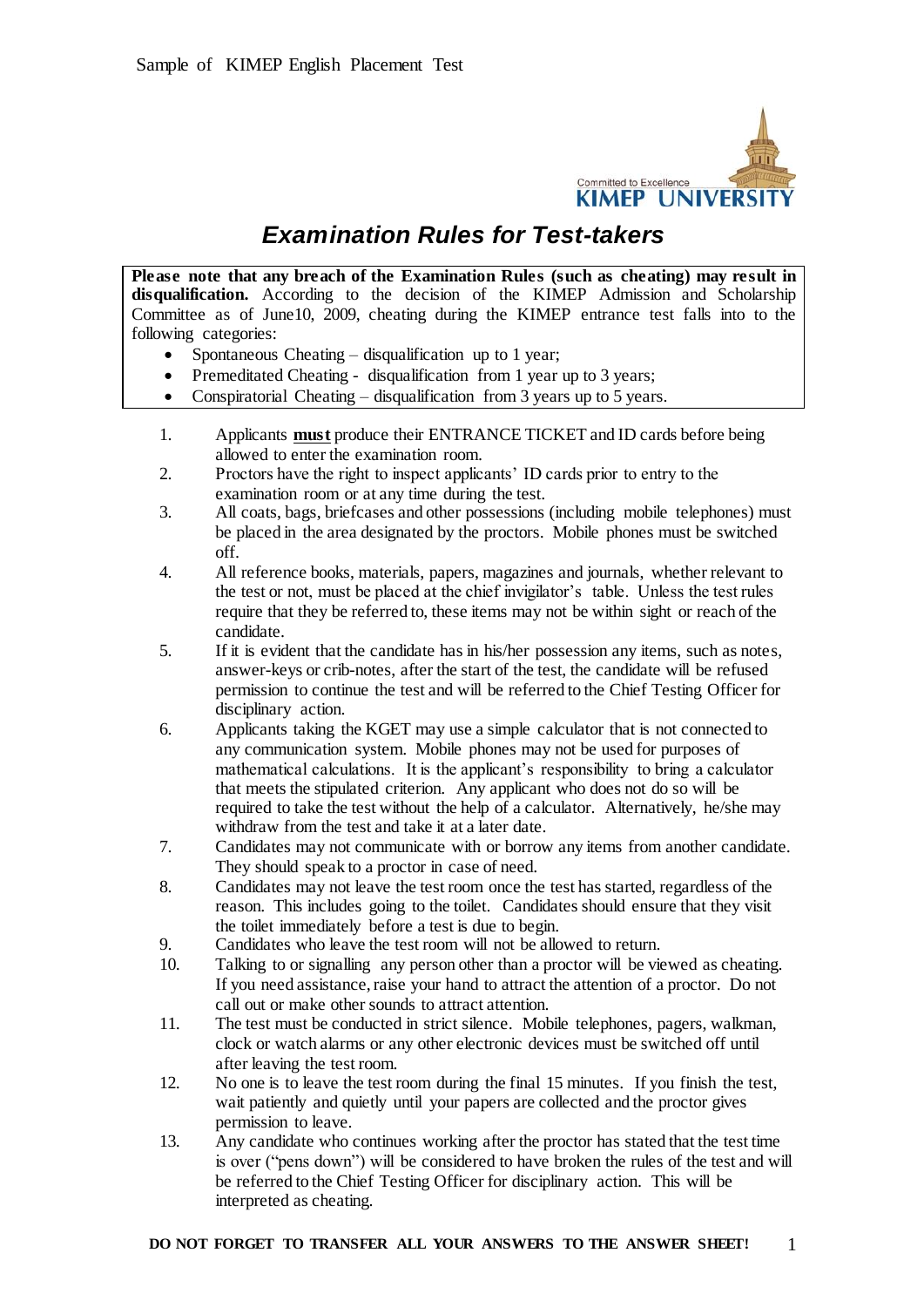## **Part One: Problematic Grammar Structures**

- **Read the incomplete sentences below.**
- **Choose the best answer (A, B, C, or D) for each gap.**
- **Write the correct letter on the answer sheet.**

| $\mathbf{1}$   |                           | I like _________ those pictures.                                             |                                                                                                            |                                                                                   |
|----------------|---------------------------|------------------------------------------------------------------------------|------------------------------------------------------------------------------------------------------------|-----------------------------------------------------------------------------------|
|                |                           | A both B both of C either D neither                                          |                                                                                                            |                                                                                   |
| $\overline{2}$ |                           |                                                                              | Fatima and Dalia are sisters, but they don't look _______.                                                 |                                                                                   |
|                |                           |                                                                              | A same B like C alike D the same as                                                                        |                                                                                   |
| 3              |                           | Jack was reading a book when the phone _______.                              |                                                                                                            |                                                                                   |
|                |                           |                                                                              | A ringing B ringed C rang D was ringing                                                                    |                                                                                   |
| $\overline{4}$ |                           |                                                                              |                                                                                                            |                                                                                   |
|                |                           |                                                                              |                                                                                                            |                                                                                   |
| 5              |                           | What's the name of the man ________?                                         |                                                                                                            |                                                                                   |
|                |                           |                                                                              | A you borrowed his car<br>B which car you borrowed<br>D his car you borrowed<br>D his car you borrowed     |                                                                                   |
|                |                           |                                                                              |                                                                                                            |                                                                                   |
| 6              |                           | Each of the __________ own cage.                                             |                                                                                                            |                                                                                   |
|                |                           | A birds has their<br>B bird has its<br>C birds have their<br>D birds has its |                                                                                                            |                                                                                   |
|                |                           |                                                                              |                                                                                                            |                                                                                   |
| 7              |                           | Many crimes _______ by the law enforcement agencies.                         |                                                                                                            |                                                                                   |
|                |                           |                                                                              |                                                                                                            | A are preventing B can prevent C prevent D can be prevented                       |
| 8              |                           |                                                                              |                                                                                                            |                                                                                   |
|                |                           |                                                                              | Speaker 1: "When ______?" Speaker 2: "In 1928."<br>A penicillin was discovered B did penicillin discovered |                                                                                   |
|                |                           |                                                                              | C was penicillin discovered D did penicillin discover                                                      |                                                                                   |
| 9              |                           |                                                                              | If I _________ you, I would get some rest before the game tomorrow.                                        |                                                                                   |
|                |                           | A am B could be C were D had been                                            |                                                                                                            |                                                                                   |
| 10             |                           |                                                                              |                                                                                                            | We had better _____ an umbrella when we go out. It looks like it's going to rain. |
|                |                           | A taken B to take C take D took                                              |                                                                                                            |                                                                                   |
| 11             |                           |                                                                              |                                                                                                            |                                                                                   |
|                | brought into the country. |                                                                              |                                                                                                            |                                                                                   |
|                |                           | A seeing B for seeing                                                        | C see D to see                                                                                             |                                                                                   |
| 12             |                           | The English ______ strong traditions.                                        |                                                                                                            |                                                                                   |
|                |                           |                                                                              |                                                                                                            | A has many B have much C have many D has much                                     |
| 13             |                           |                                                                              | Speaker 1: "Why don't you stop work and concentrate on your golf?"                                         |                                                                                   |
|                |                           | Speaker 2: "I can't afford _______ up work completely!"                      |                                                                                                            |                                                                                   |
|                | A giving                  |                                                                              | B to give C to have given D having given                                                                   |                                                                                   |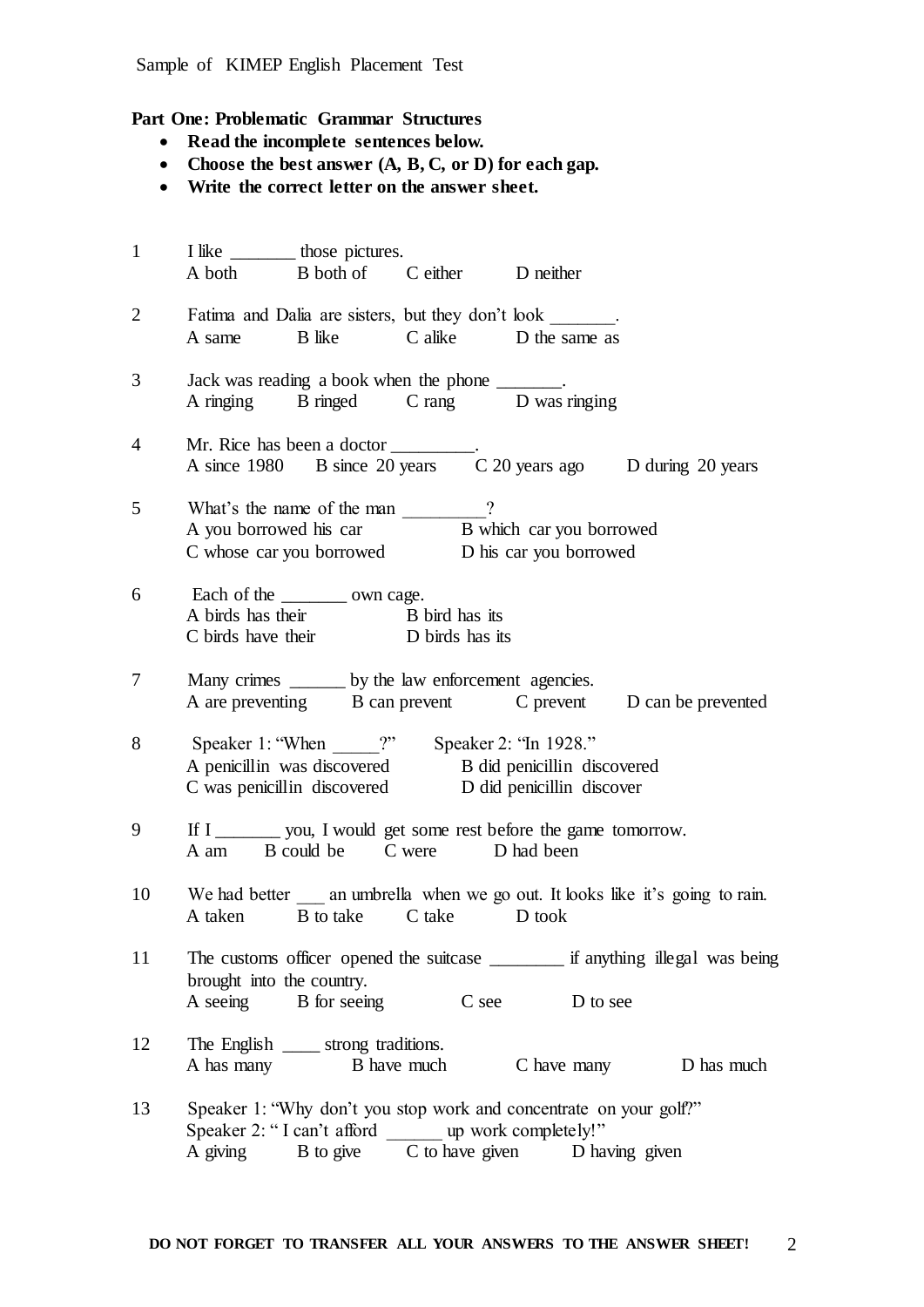| 15<br>Apparently, she ______ live in London about twenty years ago.<br>A uses to B was used to C got used D used to<br>16<br>Speaker 1: "How do you feel now?"<br>Speaker 2: "Oh, ______ better. Thank you."<br>A very B lot C much<br>D more<br>17<br>Speaker 1: "How was the film on television last night?"<br>Speaker 2: "It was ______ good that I wish I had taped it."<br>A such B such a C so D such as<br>18<br>Speaker 1: "Do I need a vaccination to go to Hawaii?"<br>Speaker 2: "I'm not sure. You _____ ask your doctor."<br>A ought B should C will D need<br>19<br>If I this project again, I think I'd do it differently.<br>A am starting B started C will start D have started<br>If the bank lends us the money, we ________ it in new machinery.<br>20<br>A invest B are going invest C will invest D invested<br>21<br>The new stock will arrive _______ the Christmas sales are finished.<br>A when B as long as C in case D unless<br>22<br>The trip has been quite successful<br>A so far B yet C just D now<br>Speaker 1: "Why did Nick take so long to get here?"<br>23<br>Speaker 2: "He said they _______ the road and so the traffic wasn't moving.<br>A mend B mended C were mending D were going to mend<br>24<br>I'm very busy. Would you mind ______ me a hand?<br>A give B to give C giving D to giving<br>25<br>You _______ touch the button! The whole production line will stop!<br>A couldn't B mustn't C don't have to D needn't<br>26<br>I wish Peter that we're not trying to interfere in his life.<br>A understands B has understood C would understand D is going to understand<br>27<br>He made the soup by mixing ______ meat with some rice.<br>A little B few C a little D a few |  |
|-----------------------------------------------------------------------------------------------------------------------------------------------------------------------------------------------------------------------------------------------------------------------------------------------------------------------------------------------------------------------------------------------------------------------------------------------------------------------------------------------------------------------------------------------------------------------------------------------------------------------------------------------------------------------------------------------------------------------------------------------------------------------------------------------------------------------------------------------------------------------------------------------------------------------------------------------------------------------------------------------------------------------------------------------------------------------------------------------------------------------------------------------------------------------------------------------------------------------------------------------------------------------------------------------------------------------------------------------------------------------------------------------------------------------------------------------------------------------------------------------------------------------------------------------------------------------------------------------------------------------------------------------------------------------------------------------------------------------------------|--|
|                                                                                                                                                                                                                                                                                                                                                                                                                                                                                                                                                                                                                                                                                                                                                                                                                                                                                                                                                                                                                                                                                                                                                                                                                                                                                                                                                                                                                                                                                                                                                                                                                                                                                                                                   |  |
|                                                                                                                                                                                                                                                                                                                                                                                                                                                                                                                                                                                                                                                                                                                                                                                                                                                                                                                                                                                                                                                                                                                                                                                                                                                                                                                                                                                                                                                                                                                                                                                                                                                                                                                                   |  |
|                                                                                                                                                                                                                                                                                                                                                                                                                                                                                                                                                                                                                                                                                                                                                                                                                                                                                                                                                                                                                                                                                                                                                                                                                                                                                                                                                                                                                                                                                                                                                                                                                                                                                                                                   |  |
|                                                                                                                                                                                                                                                                                                                                                                                                                                                                                                                                                                                                                                                                                                                                                                                                                                                                                                                                                                                                                                                                                                                                                                                                                                                                                                                                                                                                                                                                                                                                                                                                                                                                                                                                   |  |
|                                                                                                                                                                                                                                                                                                                                                                                                                                                                                                                                                                                                                                                                                                                                                                                                                                                                                                                                                                                                                                                                                                                                                                                                                                                                                                                                                                                                                                                                                                                                                                                                                                                                                                                                   |  |
|                                                                                                                                                                                                                                                                                                                                                                                                                                                                                                                                                                                                                                                                                                                                                                                                                                                                                                                                                                                                                                                                                                                                                                                                                                                                                                                                                                                                                                                                                                                                                                                                                                                                                                                                   |  |
|                                                                                                                                                                                                                                                                                                                                                                                                                                                                                                                                                                                                                                                                                                                                                                                                                                                                                                                                                                                                                                                                                                                                                                                                                                                                                                                                                                                                                                                                                                                                                                                                                                                                                                                                   |  |
|                                                                                                                                                                                                                                                                                                                                                                                                                                                                                                                                                                                                                                                                                                                                                                                                                                                                                                                                                                                                                                                                                                                                                                                                                                                                                                                                                                                                                                                                                                                                                                                                                                                                                                                                   |  |
|                                                                                                                                                                                                                                                                                                                                                                                                                                                                                                                                                                                                                                                                                                                                                                                                                                                                                                                                                                                                                                                                                                                                                                                                                                                                                                                                                                                                                                                                                                                                                                                                                                                                                                                                   |  |
|                                                                                                                                                                                                                                                                                                                                                                                                                                                                                                                                                                                                                                                                                                                                                                                                                                                                                                                                                                                                                                                                                                                                                                                                                                                                                                                                                                                                                                                                                                                                                                                                                                                                                                                                   |  |
|                                                                                                                                                                                                                                                                                                                                                                                                                                                                                                                                                                                                                                                                                                                                                                                                                                                                                                                                                                                                                                                                                                                                                                                                                                                                                                                                                                                                                                                                                                                                                                                                                                                                                                                                   |  |
|                                                                                                                                                                                                                                                                                                                                                                                                                                                                                                                                                                                                                                                                                                                                                                                                                                                                                                                                                                                                                                                                                                                                                                                                                                                                                                                                                                                                                                                                                                                                                                                                                                                                                                                                   |  |
|                                                                                                                                                                                                                                                                                                                                                                                                                                                                                                                                                                                                                                                                                                                                                                                                                                                                                                                                                                                                                                                                                                                                                                                                                                                                                                                                                                                                                                                                                                                                                                                                                                                                                                                                   |  |
| 28<br>We'll probably make a loss this year sales improve in the last quarter.<br>A when B as long as C in case D unless                                                                                                                                                                                                                                                                                                                                                                                                                                                                                                                                                                                                                                                                                                                                                                                                                                                                                                                                                                                                                                                                                                                                                                                                                                                                                                                                                                                                                                                                                                                                                                                                           |  |
| Have you considered _______ Sophie to help you?<br>29<br>A ask B to ask C asking D being asked                                                                                                                                                                                                                                                                                                                                                                                                                                                                                                                                                                                                                                                                                                                                                                                                                                                                                                                                                                                                                                                                                                                                                                                                                                                                                                                                                                                                                                                                                                                                                                                                                                    |  |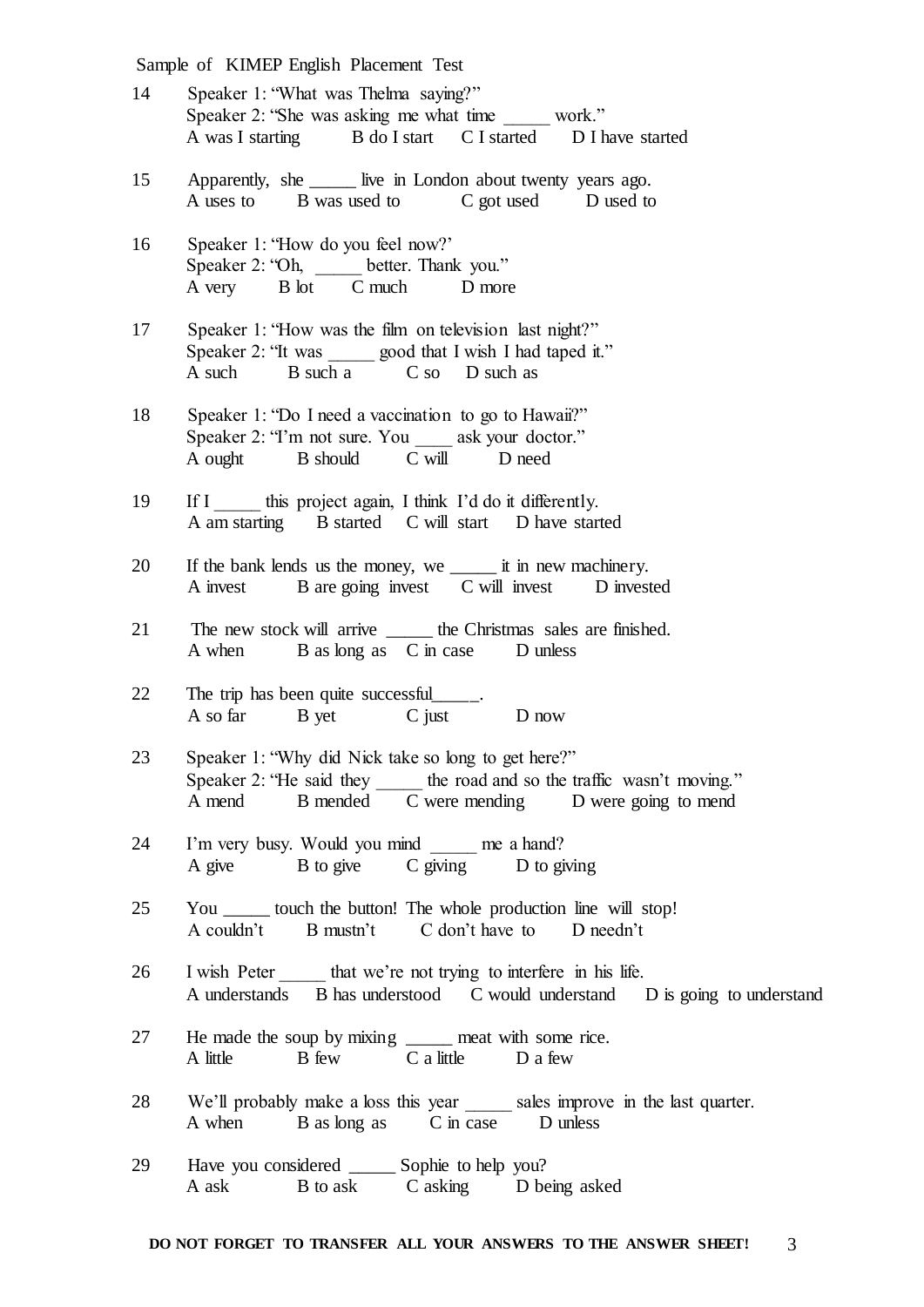|    | Sample of KIMEP English Placement Test                                                                                                    |
|----|-------------------------------------------------------------------------------------------------------------------------------------------|
| 30 | I suggest _______ our export agency.<br>A change B to change C changing D to changing                                                     |
|    | 31 Mr. Huge stopped in Paris for a few days ______ Henri.<br>A meet B to meet C meeting D to have met                                     |
|    | 32 We've stopped ______ so often. It was waste of time.<br>A meet B to meet C meeting D having met                                        |
|    | 33 She's from the company ______ products we distribute.<br>A who B what C which D whose                                                  |
| 34 | People say that there is _____ like show business.<br>A all business B no business C not business D all business                          |
| 35 | I really think that apologizing is ______ you can do.<br>A not as much as C the least<br>B a little<br>D as far as                        |
| 36 | Brian has been working ______ since he was promoted.<br>A much harder B as hard as C more hard D more hardly                              |
| 37 | Let's go to the cinema, $\frac{1}{\sqrt{2}}$ ?<br>A won't you B shall we C will you D do we                                               |
| 38 | No one seems to care about the environment, ____?<br>A does he B are they C is he D do they                                               |
| 39 | I didn't have much time, _____ I managed to visit the whole site.<br>A but B whereas C despite D although                                 |
| 40 | their share price is falling at the moment, the company is still a good long-<br>term investment.<br>A But B Whereas C Despite D Although |
| 41 | people don't know what it's like in other countries.<br>A The most<br>B Most C Most of D The most of                                      |
| 42 | She warned _______ again.<br>A you not be late<br>C you not to be late<br>D that you not be late<br>B that you are not late               |
| 43 | Alice _______ lives here. She moved last year.<br>A any more B any longer C no longer D any long                                          |
| 44 | We haven't decided what ______ this evening.<br>A we do B do C to do D we doing                                                           |
| 45 | The taxi is slow. By the time we get there the meeting ______.<br>A finishes B is finishing C is going to finish D will have finished     |
| 46 | That David. He's away at a conference.<br>B might not be C may not be D oughtn't to be<br>A can't be                                      |

**DO NOT FORGET TO TRANSFER ALL YOUR ANSWERS TO THE ANSWER SHEET!** 4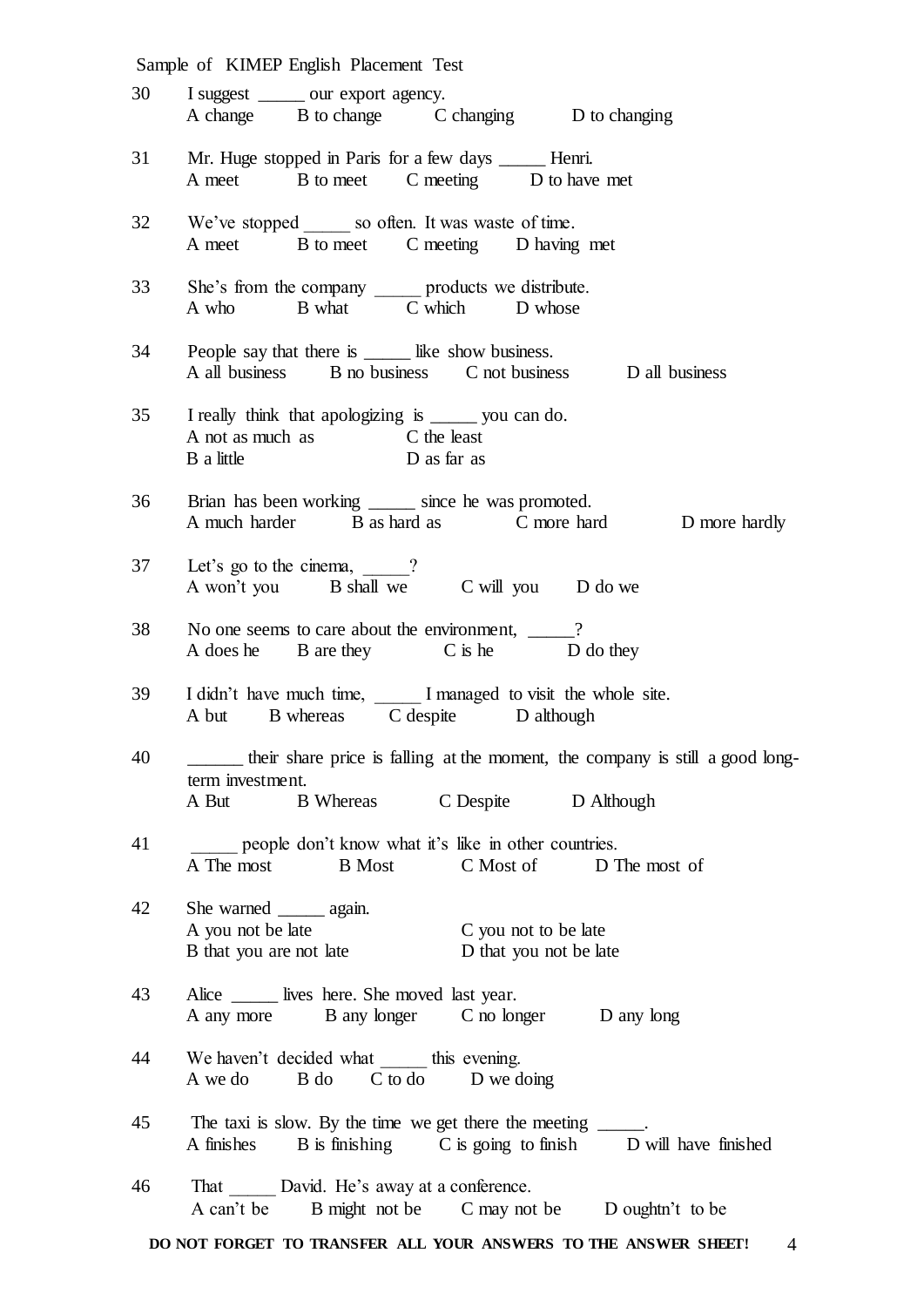| 47 |                                                          |                           |         | Yes, it's a good idea, we consult more closely with the unions. |
|----|----------------------------------------------------------|---------------------------|---------|-----------------------------------------------------------------|
|    | A should                                                 | B would rather to C ought |         | D had better to                                                 |
| 48 | Are the windows really not made of _____?<br>A the glass | B a glass                 | C glass | D glasses                                                       |

- 49 So \_\_\_\_\_ that they actually finished three weeks early. A were the builders fast C the builders were fast B fast the builders were D fast were the builders B fast the builders were
- 50 Do you think that they'll ever send a manned mission to \_\_\_\_\_\_ Venus?<br>A a B an C the D no word A a B an C the D no word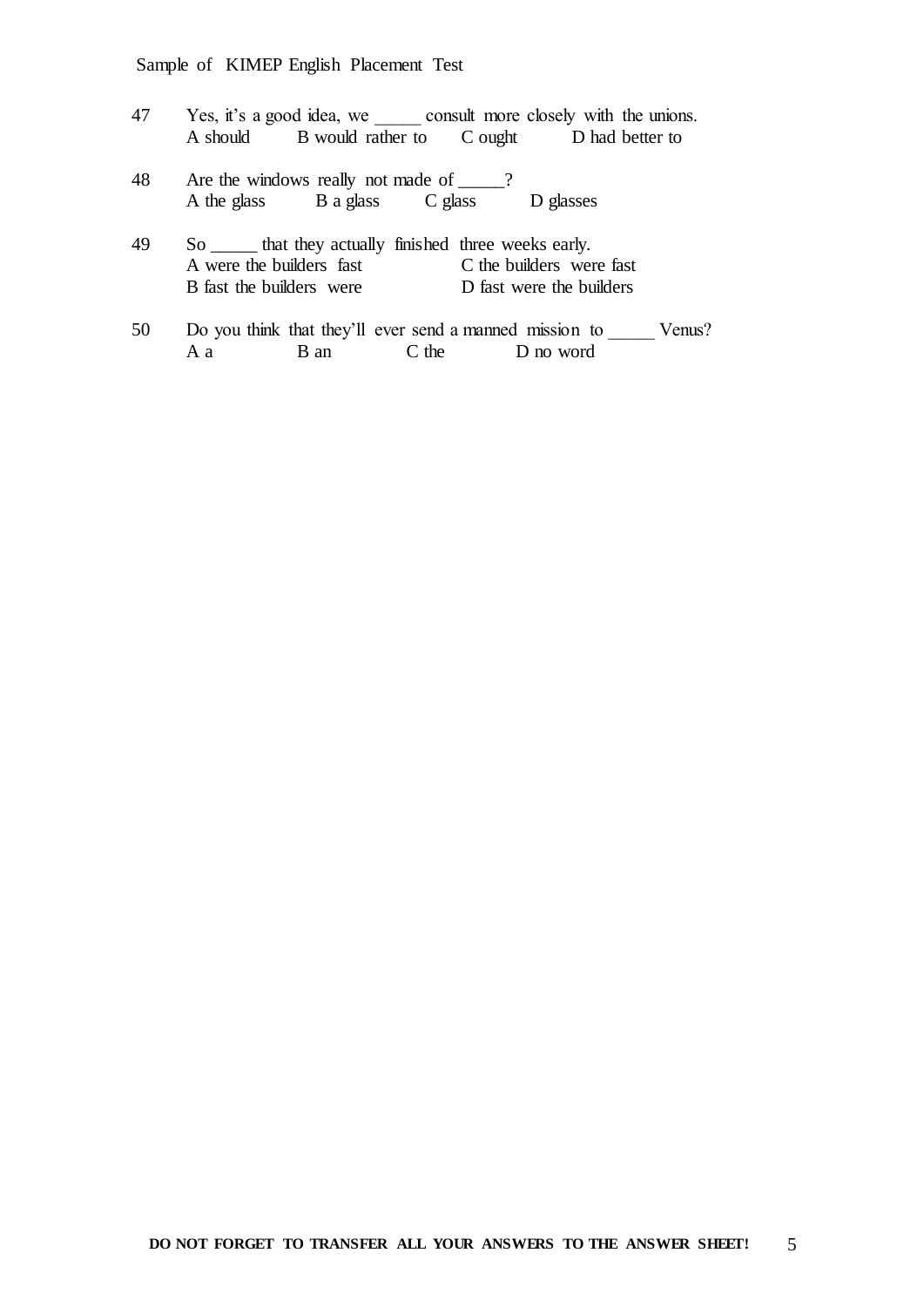## **Part Two: Vocabulary in Context**

Read the text below and decide which answer A, B, C or D best fits each space. There is an example at the beginning  $(0)$ .

#### **Designer Labels**

In Britain these days, it seems even very young children (0) \_A\_\_\_ to wear a Calvin Klein watch or Nike trainers. Fashion experts (51) \_\_\_\_\_ that brand names have become so important that their followers (52) \_\_\_\_\_ to be able to buy the company's products no matter what. In an (53) to get people to buy, these companies' symbols are  $(54)$  \_\_\_\_\_\_ so extensively that they have become more important than the products themselves.

In a  $(55)$  survey of British teenagers, only one out of 60 would  $(56)$ that they did not own any designer clothes of the (57) \_\_\_\_\_ fashion. They survey also  $(58)$  that a staggering 60 per cent are willing to spend the same  $(59)$  of money on one designer item as on two non-designer items which might do harm to their image. Some people  $(60)$  that on the  $(61)$  designer labels offer a guarantee of quality, but 35 per cent said they would rather buy counterfeit designer-wear than a non-label  $(62)$  of clothing.

The survey suggests that we have less (63) \_\_\_\_\_\_ choice in what we buy than we might think. The media make the decisions about what is (64) \_\_\_\_\_ fashion, and so a whole generation is trying to (65) \_\_\_\_\_\_ smart by wearing identically labeled trainers, jeans, shirts and sweatshirts.

| A hope      | <b>B</b> trust        | C imagine                     | D believe           |
|-------------|-----------------------|-------------------------------|---------------------|
|             |                       |                               | D wish              |
|             |                       |                               | D expect            |
| A labor     | B effort              | C work                        | D affair            |
| A played    | B used                | C exercised                   | D acted             |
| A recent    | B just                | C late                        | D present           |
| A allow     | B permit              | C consent                     | D admit             |
| A final     | B closing             | C latest                      | D concluding        |
| A announced | <b>B</b> revealed     | C exhibited                   | D displayed         |
| A amount    | <b>B</b> number       | C total                       | D cost              |
| A quarrel   | <b>B</b> discuss      | C concern                     | D argue             |
| A sum       | B main                | C whole                       | D general           |
| A object    | B item                | $C \t{thing}$                 | D matter            |
| A real      | B acceptable          | C factual                     | D pure              |
| A on        | B at                  | C <sub>by</sub>               | $D$ in              |
| A see       | B watch               | C look                        | D show              |
|             | A demand<br>A require | <b>B</b> request<br>B suppose | C claim<br>C assume |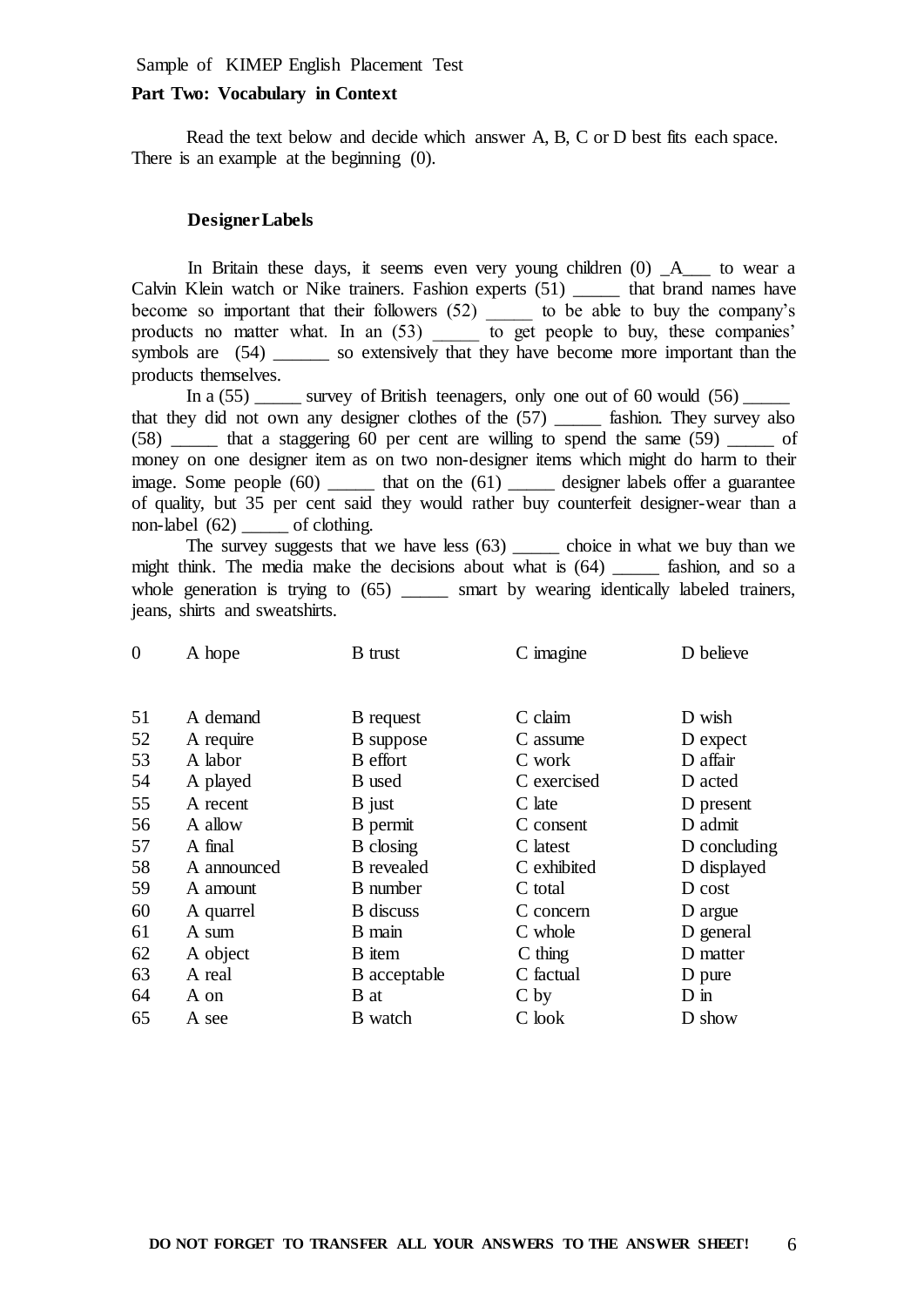# **Part Two: Vocabulary in Context Text Two**

For questions 66- 80 read the text below read the text below and decide which answer A, B, C or D best fits each space. There is an example at the beginning (0).

#### **Art online**

At one  $(0)$   $\quad$  A  $\quad$ , only the largest, most powerful companies had real works of art hanging in their boardrooms. They usually chose expensive paintings by well-known artists whose work smaller companies couldn't (66) \_\_\_\_\_\_. And when a smaller company wanted to (67) \_\_\_\_\_\_\_\_\_\_\_\_\_\_\_\_\_ in a more modest work of art, this could  $(68)$  up quite a lot of time. As an expensive consultant was  $(69)$  out of the question, a (70) \_\_\_\_\_ of the staff had to visit various art galleries and choose something in the  $(71)$  that their colleagues would like it.

But things have changed because now art has (72) \_\_\_\_\_ online. There are websites to help companies find the right picture or piece of sculpture. Most employees who buy art for their workplaces do not know a great (73) about it. So one of the main aims of the website is to (74)\_\_\_\_\_\_\_ them in their choice. They describe the type of work they want, for example traditional or modern, and what budget is available. This information is then  $(75)$  \_\_\_\_\_\_ in a search engine, and a selection of art  $(76)$  up on the screen. Workers back at the company can (77) \_\_\_\_\_ the selection and email their comments. Free worldwide delivery is on (78) \_\_\_\_\_, with a 30-day trial period –  $(79)$  in case anybody changes their  $(80)$ .

| $\overline{0}$ | A time       | B day | C date           | D age           |                 |
|----------------|--------------|-------|------------------|-----------------|-----------------|
| 66             | A assist     |       | B appeal         | C achieve       | D afford        |
| 67             | A bargain    |       | B purchase       | C invest        | D profit        |
| 68             | A keep       |       | <b>B</b> take    | C hold          | $D \text{ run}$ |
| 69             | A accurately |       | <b>B</b> exactly | C eventually    | D probably      |
| 70             | A member     |       | <b>B</b> fellow  | C person        | D individual    |
| 71             | A hope       |       | <b>B</b> trust   | $C \text{ aim}$ | D wish          |
| 72             | A joined     |       | B gained         | C turned        | D gone          |
| 73             | A load       |       | B deal           | $C$ lot         | D extent        |
| 74             | A show       |       | B teach          | C guide         | D learn         |
| 75             | A entered    |       | B presented      | C enrolled      | D introduced    |
| 76             | A brings     |       | <b>B</b> comes   | C bears         | D lays          |
| 77             | A regard     |       | <b>B</b> notice  | C view          | D spot          |
| 78             | A available  |       | <b>B</b> offer   | C supplied      | D convenience   |
| 79             | A still      |       | <b>B</b> only    | $C$ just        | D even          |
| 80             | A sense      |       | <b>B</b> thought | C head          | D mind          |
|                |              |       |                  |                 |                 |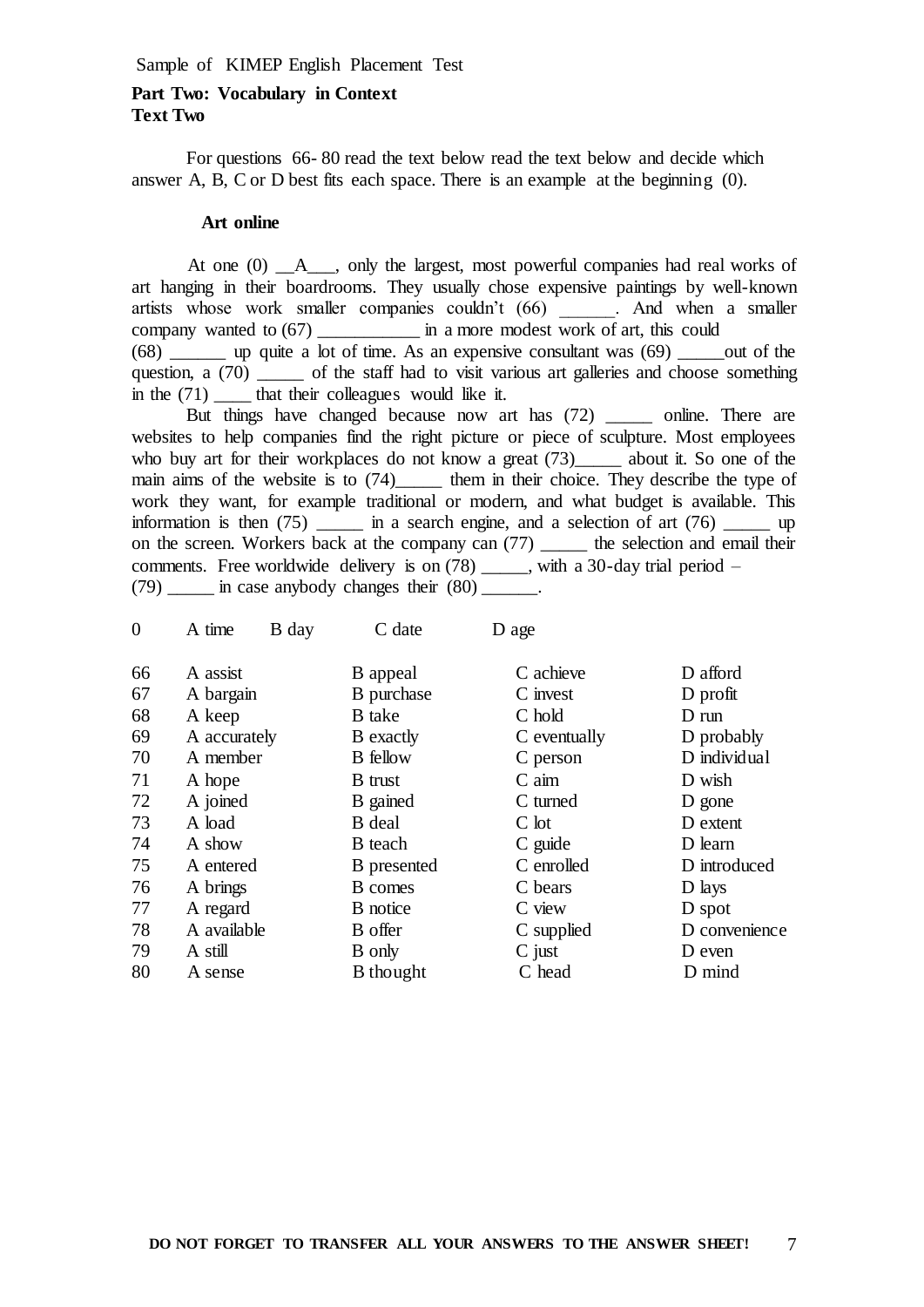# **Part Three: Reading Comprehension Text One**

You are going to read a magazine article about business lunches. For questions 81-88, choose the answer A, B, C or D which you think fits best according to the text.

#### **LUNCH ON THE DOUBLE**

I am not easily shocked, but I still haven't got over a recent experience in New York. A business contact had invited me to lunch at a trendy restaurant. I turned up on time, expecting a gastronomic treat and a leisurely chat about matters of mutual interest. So you can imagine how I felt when he said that, sorry, we could only share a first course because he had scheduled a second lunch appointment. What nerve! What an insult! I vowed to never speak to him again, until a friend of mine told me that such bad manners have become quite fashionable among Manhattan's movers and shakers. It wasn't personal, just the trendy thing to do. It seems that many business executives are double and triple decking their lunches like club sandwiches, a practice known as Type A feeding behavior. It works like this: an appetizer at the Four seasons, a hamburger with another client at 21, and dessert and coffee with a third business contact at **Michaels**.

 The whole silly business is another version of the power game, a demonstration that you are more important than your guest and that your time is therefore more valuable. I don't know what anyone hopes to gain by this kind of nonsense. It certainly didn't work with me; and I can well imagine the reaction of other visitors from countries which still regard lunch as a serious matter, an opportunity to establish or nurture personal relationships, exchange views, lay the foundations for a deal, or celebrate the successful outcome of negotiations. I have made lasting friends and have initiated many lucrative transactions over lunch at good London restaurants like Langan's and Shepherd's. I believe that mixing business with pleasure is part of civilized behavior, and all the more agreeable if one can do it on an expense account.

My idea of a good time is an hour-long lunch with a companion who doesn't look at his watch every five minutes, who has something interesting to say, and who thinks that my opinions are worth listening to. The ambience should be stylishly casual, the service attentive but not rushed and the menu as intriguing as a balance sheet. I can do without martinis, but I prefer wine to water. I would not dream of going to the Four Seasons or Le Cirque in Manhattan's excellent Palace Hotel and insulting the chef as well as my guest by settling for a bowl of soup. **The simple answer** is to lay down the ground rules beforehand. Make it clear how much time you have available and ask the guest if it fits in with his own schedule. What made my experience so shocking is that it came as a complete surprise. I hope that the insulting practice of back-to-back lunch dates is one New York trend that will not catch on in London, Paris, Rome, or Berlin. We Europeans have a reputation for lingering over our lunches. I gather that US cities like Chicago and San Francisco are holding the line at the single lunch, which is good news. They have great restaurants which deserve the appreciative patronage of relaxed and discerning customers.

I don't mind if a host wants to show how powerful he is, it's all part of business. However, there is more than one way of doing this. A really important player is careful in his choice of guests, but gives them his full attention. He demonstrates his power by not rushing off to another restaurant or to the office.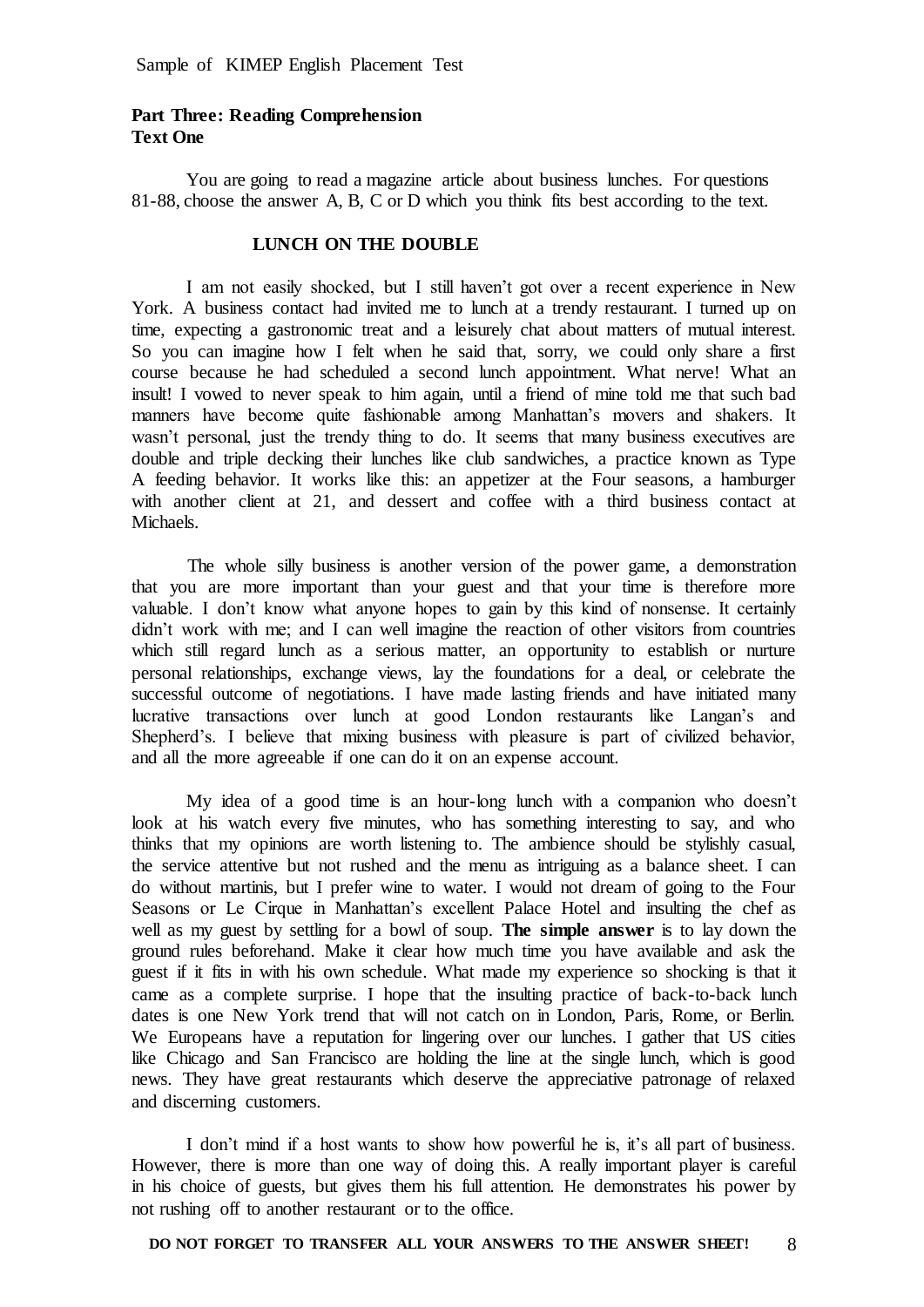- 81 What is Type A feeding' behavior?
	- A when business executives have club sandwiches for lunch
	- B when business executives have lunch at the best restaurant
	- C when business executives have not scheduled their lunch in advance
	- D when business executives have different courses with different guests
- 82 How did the writer feel about this?
	- A silly
	- B pleasantly shocked<br>C offended
	- offended
	- D trendy
- 83 Why, according to the writer, do some business executives do this?
	- A They don't like eating with the same people.
	- B They want to show they are more powerful than their guests.<br>
	C They don't have time
	- They don't have time.
	- D They are silly and play games.
- 84 How does the writer view lunch?
	- A as a way of making friends and doing business
	- B as a way of celebrating and having fun
	- C as a way of ensuring you get a nutritious meal<br>D as a strict business meeting
	- as a strict business meeting
- 85 According to the writer, a business lunch
	- A should not be rushed.
	- B should be stylish.
	- C should have a balanced menu.
	- D should have quick service.
- 86 What according to the writer is '**the simple answer'** (paragraph 3)?
	- A to make your intentions clear in advance
		- B to play by the rules
		- C to change your schedule
		- D to completely surprise your guest
- 87 What is implied about Chicago and San Francisco?
	- A They are holding the same line as New York.
	- B They deserve a patronage from New York.
	- C There is some good news about restaurants.
	- D They are not following New York in this fashion.
- 88 What conclusion does the writer give us?
	- A It doesn't matter how powerful a host is.
	- B Do not change restaurant all the time.
	- C Show your power in another way.
	- D It's all part of business.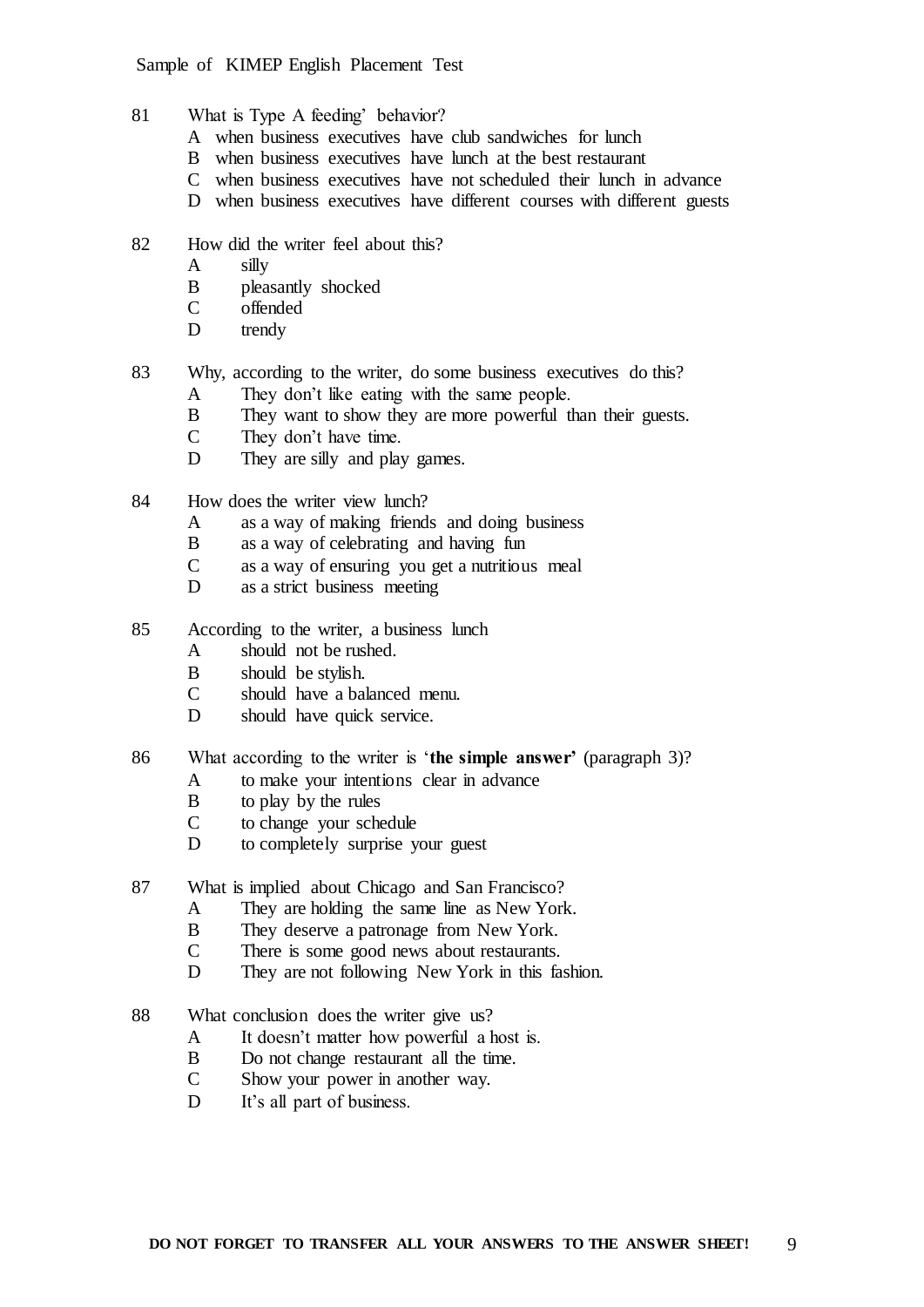# **Part Three: Reading Comprehension Text two**

You are going to read about five men with strong wives. For questions 89 - 100, choose from the list of men A-E. Some of them may be chosen more than once.

# **Behind Every Great Woman ….**

| A | <b>Mr. Queen Victoria</b> |
|---|---------------------------|

Born in 1819, Prince Albert, the younger son of the Duke of Saxe-Coburg-Gotha, married Queen Victoria in 1840 and became her private secretary. His position as a foreigner in Victoria's court required a great deal of tact from the royal couple and initially he was excluded from state affairs. Soon his political abilities and social skills began to show and eventually he found that he was advising his wife on most aspects of her political duties. The renowned Great Exhibition was held at his suggestion in 1851. It wasn't until after his death, in 1861, that his contribution to the arts, science and social welfare of Britain was recognized. The Queen remained in mourning for the rest of her life.

### **B Mr. Benazir Bhutto**

Former Pakistani 'first husband' Asif Ali Zardari does not have a good reputation as a political figure. Many people believe that his wife lost her position as Prime Minister in 1996 as a result of his arrest on charges of corruption. As Finance Minister, he was unofficially named 'Mr. Ten Per Cent' supposedly referring to the cut he took in all state contracts during Bhutto's reign, in which 1 billion pounds is believed to have been mishandled. Zardari was then accused of involvement in the murder of his wife's brother, and political rival, Murtaza, who was shot dead in a mysterious police ambush in September 1996. Bhutto has supported him through his darkest moments, even though she suffered guilt by association. Should he avoid blame this time, however, the couple's relationship may become a little distant.

### **C Mr. Catherine the Great**

Pity poor Peter III. In marrying the German Princess Sophia Augusta von Anhalt-Zerbst (СCatherine II), the successor to the Tsarina Elizabeth bit off more than he could chew. His first act after coronation in 1762 was to return to Frederick the Great all the Prussian provinces conquered by Russia during the Seven Years War. Unsurprisingly the military was unimpressed and he was killed in a coup led by his wife and her lover Count Orlov. Catherine's subsequent love affairs with different officers and politicians were widely publicized, although it is said she was faithful to Peter in the early years of their marriage.

# **D Mr. Celine Dion**

When the parents of 12-year-old Canadian singer Celine Dion sent promotions manager Mr. Angelil a demo tape, he liked it so much he cried. Then, much to his first wife's annoyance, he mortgaged the family home to finance her debut album. By the age of 18, Dion had seven French-speaking hit albums, before Angelil paid for English lessons to help her make an impression on the major pop markets. Then it was time to get her teeth fixed and for her to lose some weight to squeeze into all those cute little Chanel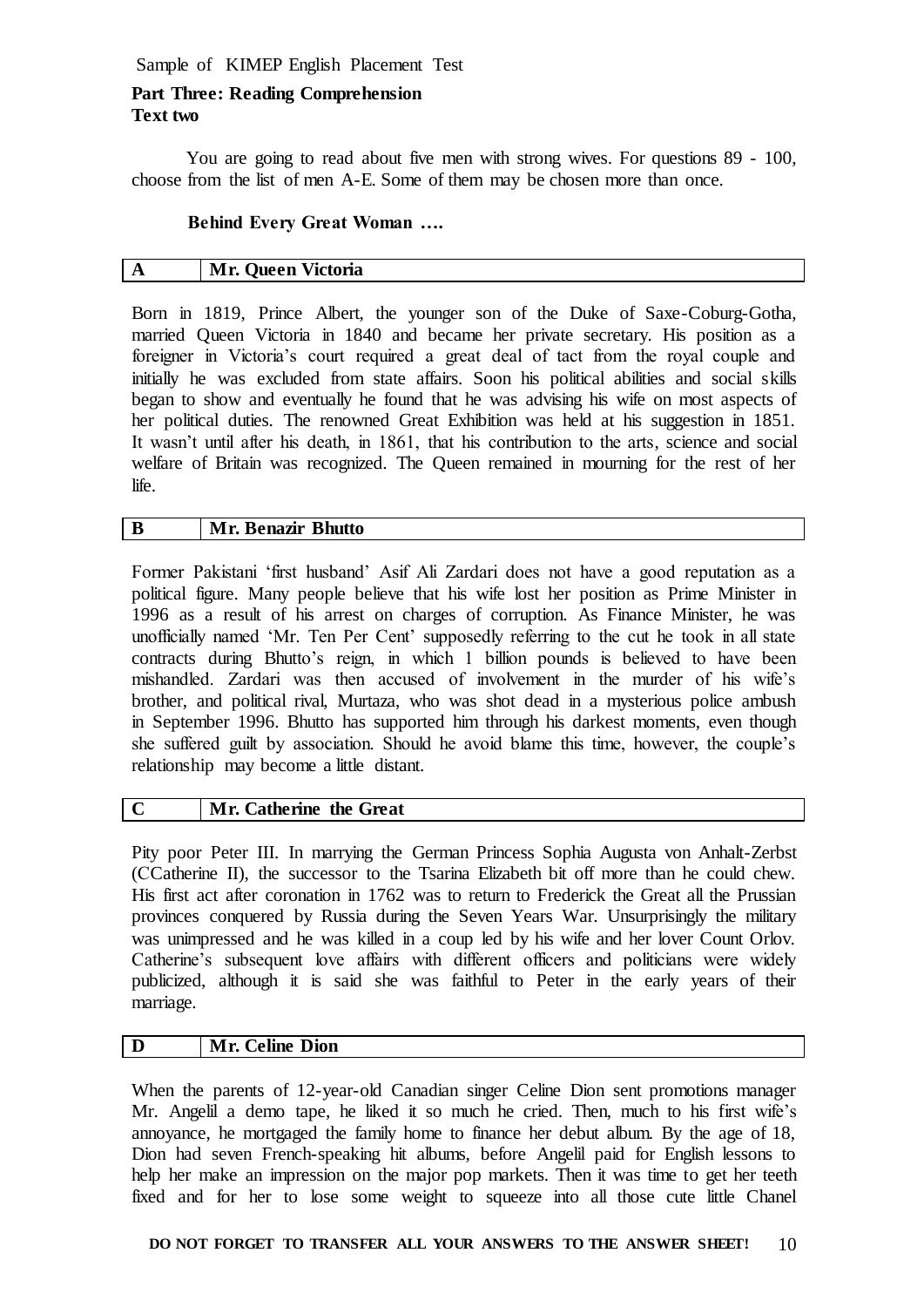numbers. Enter the new Mrs. Angelil, 26 years his junior, and the most successful singer in the world.

#### **E Mr. Liz Taylor VII**

The marriage of former truck driver Larry Fortensky to Elizabeth Taylor never had much chance of success. However, the couple was optimistic. Fortunately, her seventh husband even signed a prenuptial agreement which left him very little in case of divorce. According to insiders it wasn't Taylor who caused the breakdown of their four-year marriage but Fortensky who went out on the town while his wife was recovering from a hip-replacement operation. Consequently, the marriage was over. Oh, and about the prenup: he attempted to have it overturned to sue for 3 million pounds.

#### **Which husband:**

| eventually took the role of influencing his wife? |            | 89       |
|---------------------------------------------------|------------|----------|
| harmed his wife's career?                         |            | 90       |
| was much older than his wife?                     |            | 91 — 1   |
| was of a much lower social status than his wife?  |            | 92 — 100 |
| did not stand by his wife when she needed it?     |            | 93       |
| was murdered by his wife?                         |            | 94 —     |
| caused great sorrow to his wife when he died?     |            | 95 — 100 |
| helped his wife improve her looks?                |            | 96       |
| was not happily married to his wife?              | 97 —       | 98 — 100 |
| was of aristocratic origins?                      | 99.<br>100 |          |